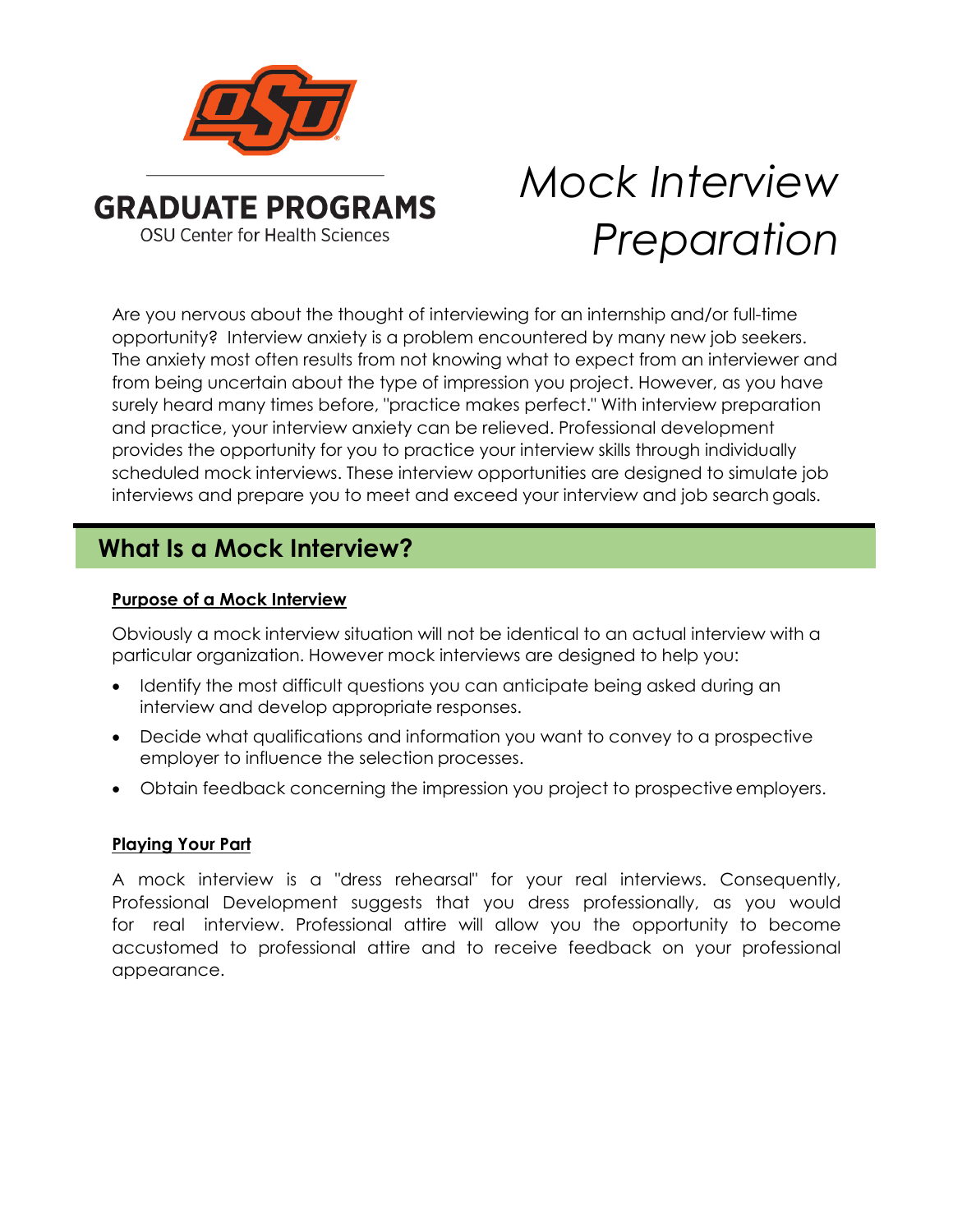#### **Scheduling a Mock Interview**

Mock interviews are offered each se[mester by Professional Dev](http://www.hireosugrads.com/)elopment. You may schedule an individual mock interview with the professional development coordinator. Contact information can be found on our main page. Submit your resume at least 24 hours before the appointment for review prior to the mock interview.

### **Preparing for the Interview**

As with any interview, Career Services suggests that you not go into your mock interview without adequate preparation. Completing the following mock interview assignment form will help you prepare.

**HOT TIP:** An interview is not an acting session. It is a chance to showcase the "real you" and to see if you fit the job and if the job fits you. Be yourself!

#### **Pre-Interview Assignment**

Step 1 – Select three questions that you anticipate being difficult to answer in a job interview. Write out a brief (25 words or less) practice answer to each of the questions. If you have another question not mentioned on the list that you would like to address, include that question with a brief, practice answer on your assignment form as well.

Step 2 – In addition to being an opportunity for a prospective employer to ask questions of you, an interview is also an opportunity for you to clearly communicate to the interviewer why you believe you should be offered the job. Upon entering an interview, you should be prepared to make convincing statements about yourself and your qualifications. Below are a few reasons why you may believe that you are the ideal candidate for the position you are seeking. Select at least one of these reasons and explain in 25 words or less how you would support that reason.

- I have job experience related to the position I am seeking.
- I have internship experience relevant to this position.
- **I** have unpaid, volunteer, organization, and/or committee experience relevant to the position I am seeking.
- I have the necessary skills to fulfill the requirements of this position.
- **I** have successfully completed coursework that relates to this career opportunity.
- **I** am very knowledgeable about this career field.
- I am very motivated to work for this organization.

Step 3 – Describe any other aspects of your interview performance about which you would like to receive feedback. What else would you like to know?